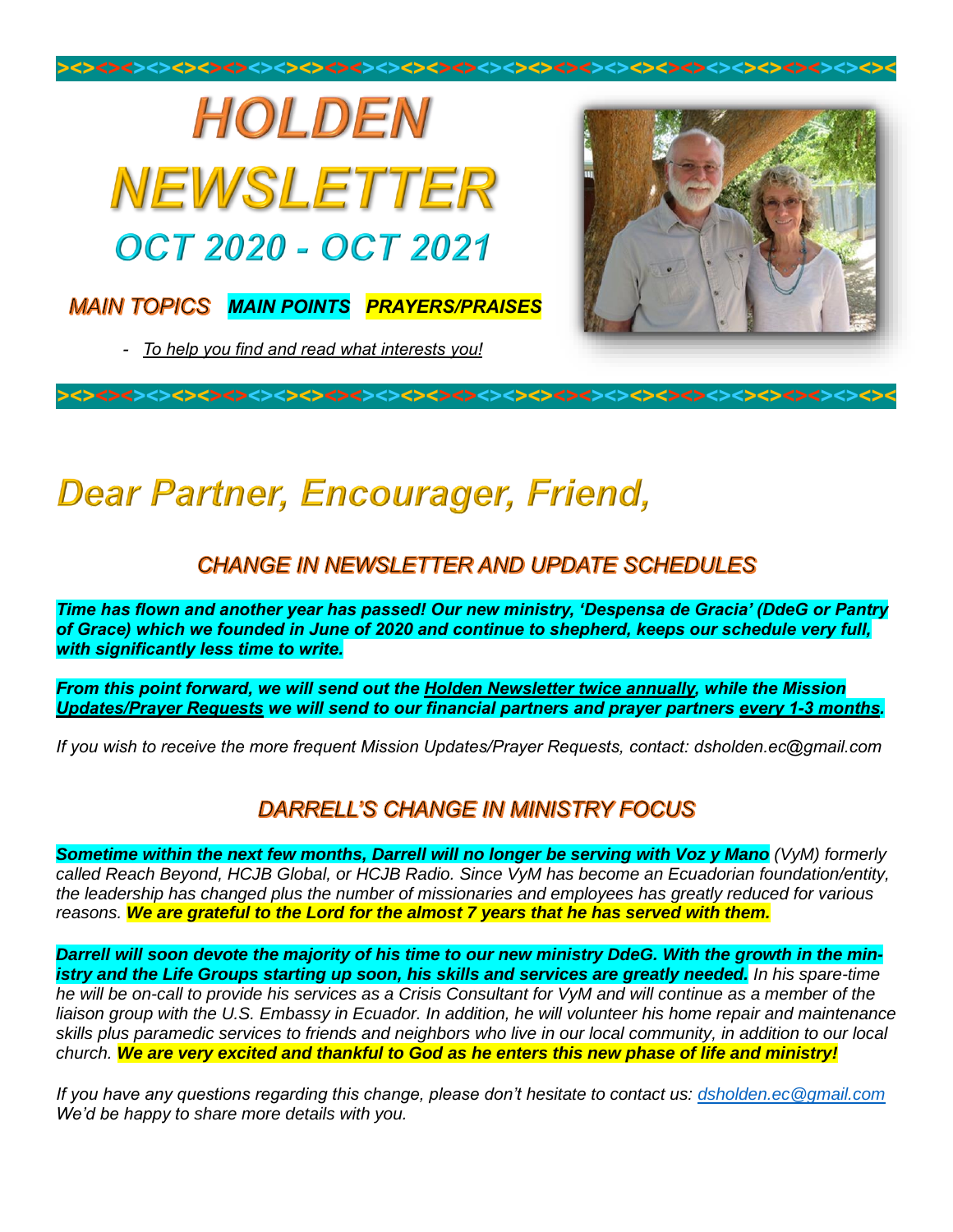#### A PERSONAL SUMMARY OF OCTOBER 2020 - 2021

*The story has been much the same across the globe, even in Ecuador, it was a year filled with threats of violent protests and soaring rates of violent organized crime. Ravaging floods damaged large rural areas of agriculture sending the price of food products soaring, volcanic eruptions persisted with as many as 100 explosions per day. Friends and family lost their livelihoods due to pandemic restrictions, others lost loved ones to death from COVID. Missionaries had to leave their field of service due to loss of support, and various ministries and churches closed their doors indefinitely. We all began to question whether we are losing our*  freedoms, and immigrants surge across borders both in the U.S. and in Ecuador. **The world was and** *continues to be in turmoil, writhing with the birthing pains of a New Jerusalem to come- - - some wonder when will it all end? - - - some look heavenward for answers.*

It's hard not to gain a new perspective on this sick and sin-filled world since the pandemic began. *Yet disease and evil have existed since Adam and Eve were created and will exist until we live in the New* 

*Jerusalem. Each generation has seen its own version of what the Last Days may look like, and each generation believes it has seen more of evil than the last. But evil has always lurked in the hearts of men since the beginning of time. All throughout history it has risen its ugly head from the depths. There have always been wars, killings, theft, persecution, etc. The Bible clearly tells the account of such things.* 

*The Bible also clearly says that not even the Son of Man knows the time nor the day of when judgment will come, yet one cannot help but wonder whether we are approaching, are directly under, or are just a few steps past the threshold into the Last Days. Only God knows, but He does gives us signs to watch for.*

*This past year, we have paid close attention to the signs, and at the very least, have become more aware that time is much shorter, each day more precious, and that we are to keep our eyes turned heavenward. When we look to the news, to politics, to the woes of the economy, etc. it is all too easy to become overwhelmed with not only conflicting information, but with worry, sadness and fear. When we look to God's Word, to His Sovereignty, to His riches, etc. we can be filled with the confidence and peace of knowing that all is not lost. The painful losses of loved ones, jobs, property, etc. is temporary. As we fight courageously for the God-given rights and freedoms of our families and for the families of others, we will receive our rewards in heaven which will be permanent and worth more than any purchased blocks of gold or silver that we might invest in, here on earth.*

*We are in a war and we are all soldiers, whether you are missionaries serving on a foreign field, or ministers of Christ serving others in your local neighborhoods or workplaces. Many focus on the increase of wars, battles, and violence that is occurring world-wide, and some say they fear we're headed for another civil war. But many do not realize we are already at war, a spiritual war, a war between what is right and wrong - - - not by our or society's standards, but by God's.*

*This past year, we have come to realize the importance of asking for the Lord's courage to do what is right, to persevere, and the urgency of pointing others heavenward. Time is shorter than we think and it is not to be wasted. We believe it is time to 'soldier-on' until we see the Lord face-to-face.*

*Our prayer is that you will hear the call to battle, take up arms to march on toward heaven, and that along the way you will hear His call to help rescue your fellow man from eternal death. The time is now…before it's too late.*

#### SUMMARY OF MINISTRY - OCTOBER 2020 - OCTOBER 2021

*We have completed 7 years of ministry with 7 months of language school and 6+ years of partnership with Voz y Manos.*

*Over the past 7 years, one or both of us, have volunteered with Extreme Response, Pan de Vida, Dunamis, and Alma Libre serving marginalized families through local partnering organizations.*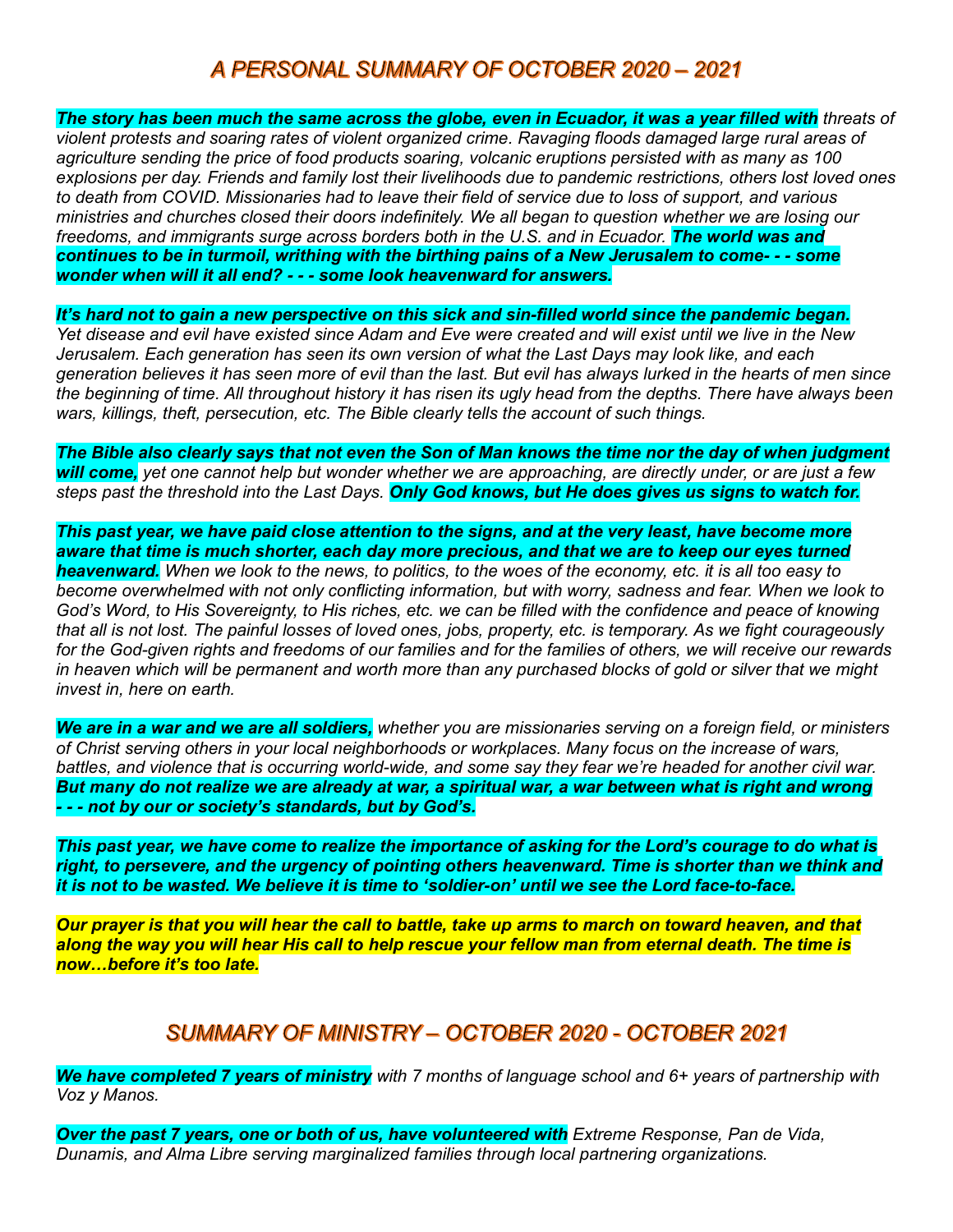*This past year, we obtained temporary, then permanent residential VISAs, and our national I.D. cards (cedulas). We are still U.S. citizens, but as residents of Ecuador, we enjoy some of the same benefits as do the Ecuadorian citizens.*

*Darrell became a member of the Liaison Group of the U.S. Embassy in Ecuador receiving and sharing first-hand critical information with other U.S. citizens and entities through channels and sources within the embassy.*

*Sondra took a 6-month Sabbatical to seek the Lord's will for the remainder of her personal life and ministry.*

*Darrell and Sondra founded and shepherd the Despensa de Gracia (Pantry of Grace) ministry which serves Venezuelan and Colombian refugees, and Ecuadorian families-in-crisis within our community.*

#### DdeG MINISTRY 12-MONTH STATISTICS:

- *More than 75 families served with monthly deliveries of groceries, emergency food, medicines, and other emergency needs.*
- *The majority of families served are Venezuelan refugees from 11 different communities within Quito.*
- *On the average, of the 33 families we serve each month, there are: 11 seniors, 10 persons with serious illnesses, 8 single mothers, 5 persons with disabilities, and 3 families who have recently experienced significant trauma (rape of minors, unjust imprisonment, kidnapping, etc.)*
- *396 grocery sacks have been distributed*
- *240 hot lunches have been hand-delivered to workers at traffic intersections*
- *103 home visits and/or emergency home deliveries have been carried out*
- *A special Christmas outreach was conducted in December of 2020*
- *A 5-day Operation Christmas Child event was held for 61 children in July of 2021*
- *More than 150 Gospel tracts, 75 books of John, and 36 Bibles have been distributed*
- *Up to 5 Life Groups of 10+ persons are forming and will soon begin meeting in homes*
- *\$5,581.00 in donations was used for the Food Program*
- *\$2,685.00 in donations was used for Emergency Deliveries*
- *\$728.00 in donations was used for the Christmas Outreach and Evangelism materials*
- *20+ volunteers have served with the ministry; most are Latin American, including pastors from Ecuadorian, Venezuelan, Peruvian, and Chilean roots.*
- *More than 1,000 volunteer hours have been given to the ministry*
- *More than 3,120 staff hours have been given to the ministry*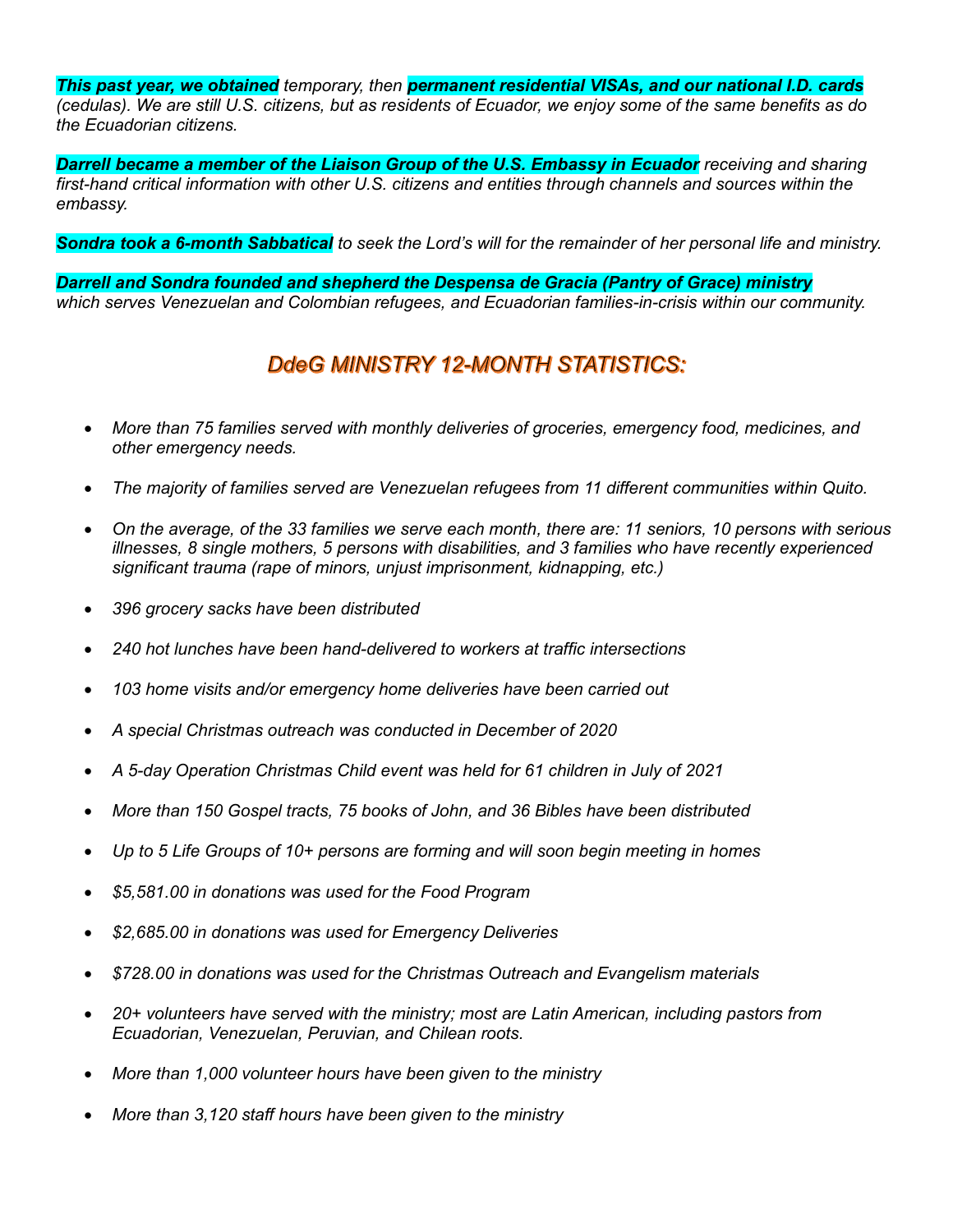#### A NEW PERSPECTIVE FOR THE FUTURE

*Physically hungry people desire to be fed but spiritually hungry people must be fed. Our ministry's name, Despensa de Gracia, literally means 'Pantry of Grace'. We are not just a food pantry. More than a dispensary of food, we are a source and dispensary of grace, the Lord's Grace. We don't just hand out groceries, we extend our hand in a neighborly fashion. We make home visits during which we engage in meaningful conversations and prayer as well as within our telephone messages and group chats. We share information, lead families to other helpful resources, and assist and encourage them to seek, find, and move forward with meaningful employment. We share their sorrows and their joys. We share life with them. That is what being a good neighbor entails, and Jesus knew that. He invested in people's lives in order to gain their trust and attention so that their hearts would be open to His message.*

*More than ever, we see the importance of reaching not just more families, but to reach the depths of the hearts of the families that we already serve. Our focus this next year will be on the Life Groups so that these families can share life's joys and sorrows with people from their own culture, learn to depend on one another, form strong communities, pray with one another, and encourage one other each step along the way.*

*Time is short! People need to hear God's Word, especially from the lips of their own people! Please join us in prayer as we prepare for the start-up of the Life Groups! Also, please prayerfully consider joining us as financial partners so that we will have the resources and materials needed to not only feed the new families who are physically hungry, but to also carry out the proper formation of these groups. Our goal is to provide the training needed to disciple new leaders so that, within the homes of these families, new groups will form and God's Kingdom will be expanded!*



*\*\*\**

**1) Give via Ripe for Harvest – <https://ripeforharvest.givingfuel.com/donate-specific?staffId=20099>**

(This method is tax deductible BUT does involve fees up to 15%)

**2) Write a check to DARRELL/SONDRA HOLDEN**

**Mail to Tina Bush, 6031 Ashbury Dr, Wisconsin Rapids, WI 54499** 

**Tina will sign and deposit the check into our special debit account for the ministry**

**IMPORTANT: WRITE 'PANTRY' IN YOUR CHECK MEMO**

(This method is not tax deductible BUT does not involve fees)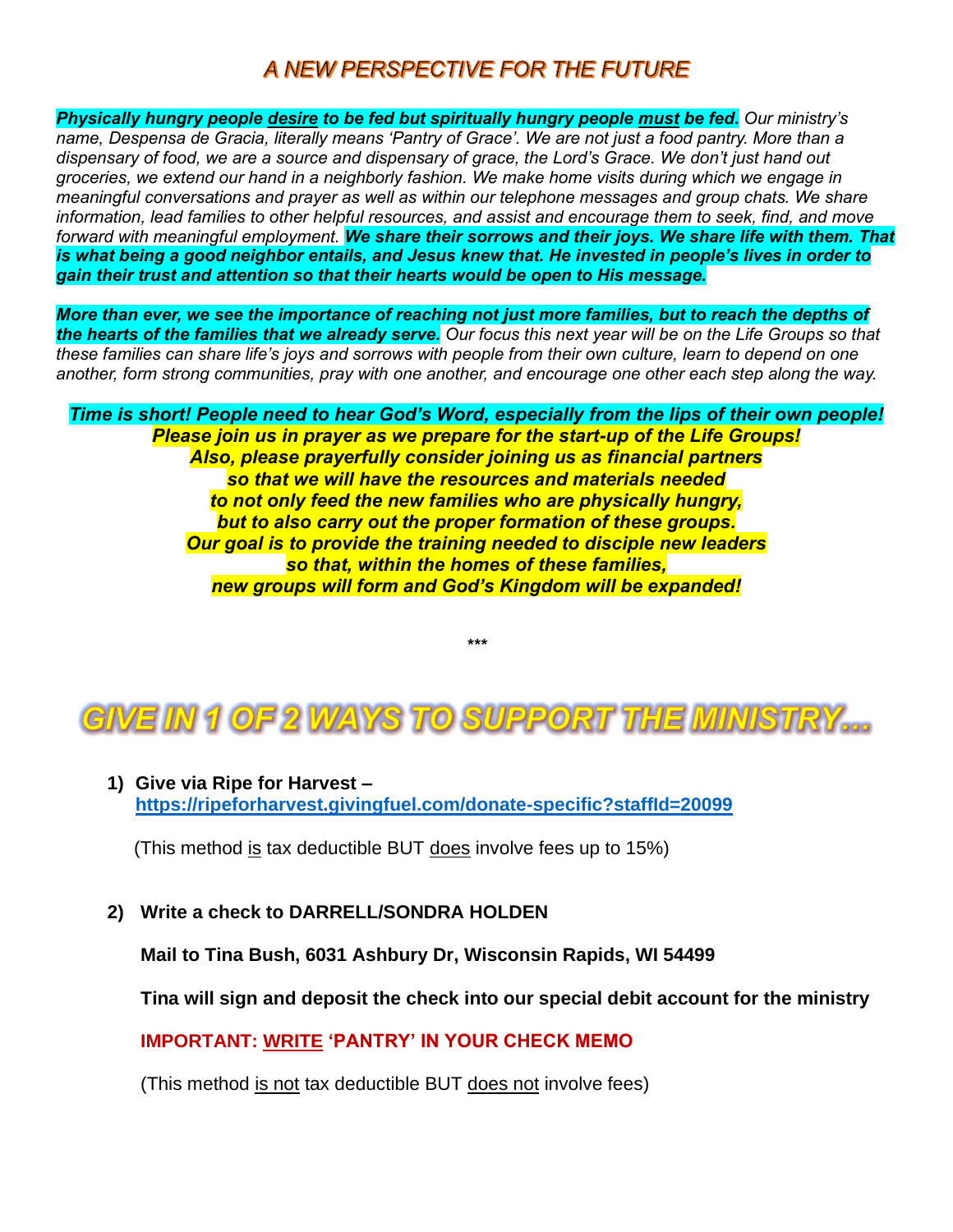



…in your generosity, oh God, you provide for the poor.

Psalm 68:10

# THANK YOU FOR HELPING TO EXTEND HIS GRACE TO THOSE WHO NEED IT THE MOST!

*\*\*\**

#### *PERSONAL PRAISES:*

*For the Lord's protection over our health this past year.*

*For an amazing, restful 5-day vacation in northern Wisconsin during our recent 5-week HMA (Home Mission Assignment) in the U.S.*

*For time spent with friends and family in the U.S.*

*For the 2 retreat centers and 3 families who opened up their facilities and homes to us and the 3 families who made their vehicles available to us during our stay.*

*For our amazing spiritual mentors, missionary-care persons, financial supporters, prayer partners, and stateside churches who pray for us and support us in the work God has called us to do.*

*For the mission agency staff of Ripe for Harvest and our Latin American Field Director.*

*For the almost 7 years we served with Voz y Manos*

*For Tina Bush, our stateside assistant and Power of Attorney who has an amazing servant's heart*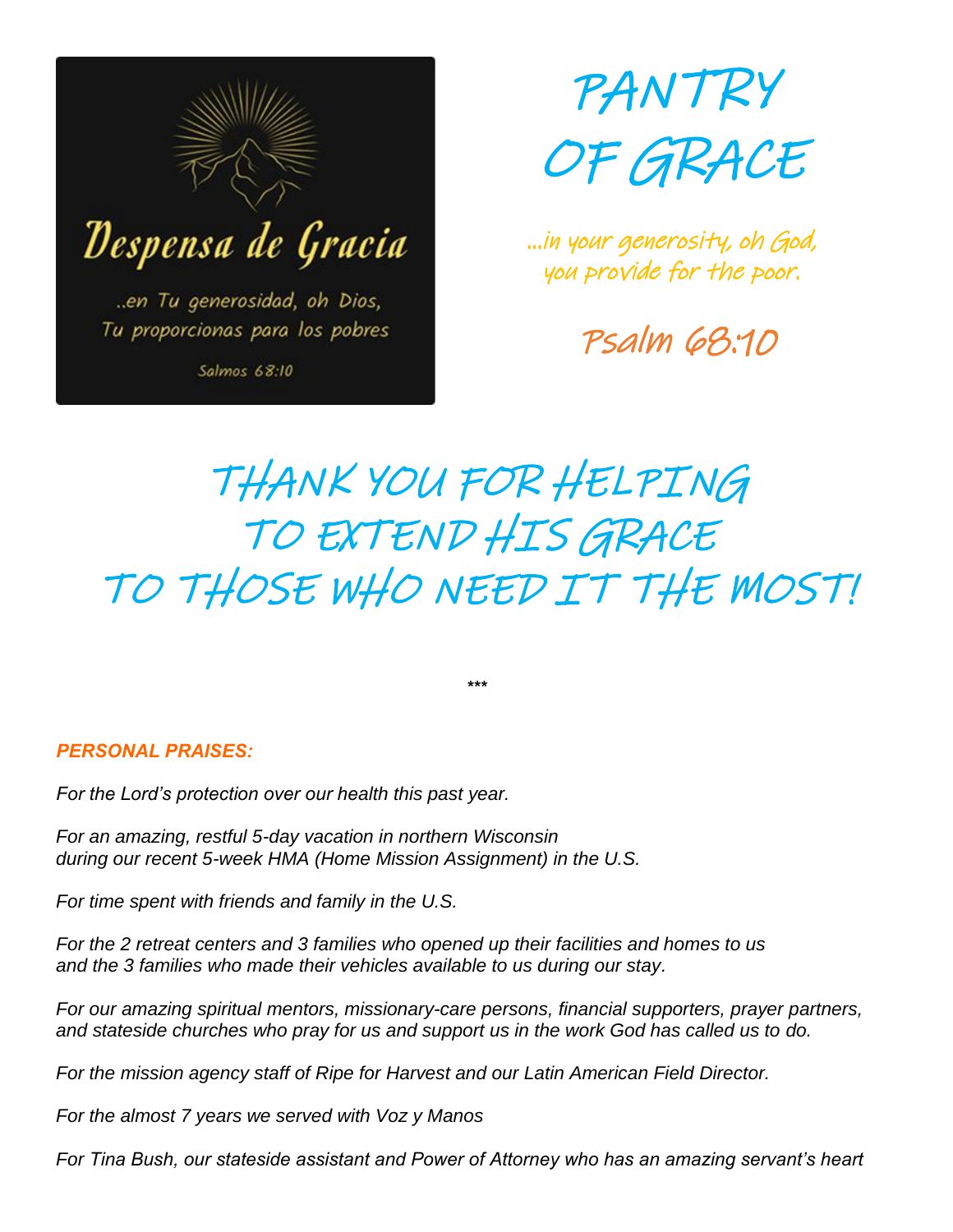#### *PERSONAL PRAYERS:*

*For trust and confidence in the Lord as Darrell adapts to a new ministry focus.*

*For wisdom and discernment as we follow the Lord's lead in serving refugees and families-in-crisis. For the financial resources and volunteer manpower needed to carry out the duties of the ministry. For the Lord's protection as we face newer and larger threats to our security living in Ecuador. For wisdom and safety during times of travel and during close encounters with the people we serve. For continued health and stamina to carry out the physical responsibilities needed to serve.*

*For times of spiritual and marital refreshment and renewal, in rural areas, outside of the city.*

*For the Lord's courage to always stand with conviction for what is right in His eyes.*

*For additional financial support (see below) because the price of everything has risen so much!*

## *DARRELL AND SONDRA HOLDEN*

*><><><><><><><><><><><><><><><><><><><><><><><><><><><><><><><><><*



*MISSIONARIES OF*

*FOUNDERS AND SHEPHERDS OF*



*SUPPORT US AT: LEARN MORE AT: CONTACT US AT:*  [www.ripeforharvest.org](http://www.ripeforharvest.org/) *www.ReachBeyondTheMountains.com* 

*><><><><><><><><><><><><><><><><><><><><><><><><><><><><><><><><><*

 *WhatsApp (D) +53 099 752 2446 WhatsApp (S) +53 099 908 2264*

*\* SEND CARDS / LETTERS TO BE SCANNED AND EMAILED TO US: Holden, c/o Tina Bush, 6031 Ashbury Drive, Wisconsin Rapids, WI 54494*

*\* CONTACT US TO FIND OUT WHO IS TRAVELING TO ECUADOR Send your card / letter / package to their address to be hand-deliver to us upon their arrival*